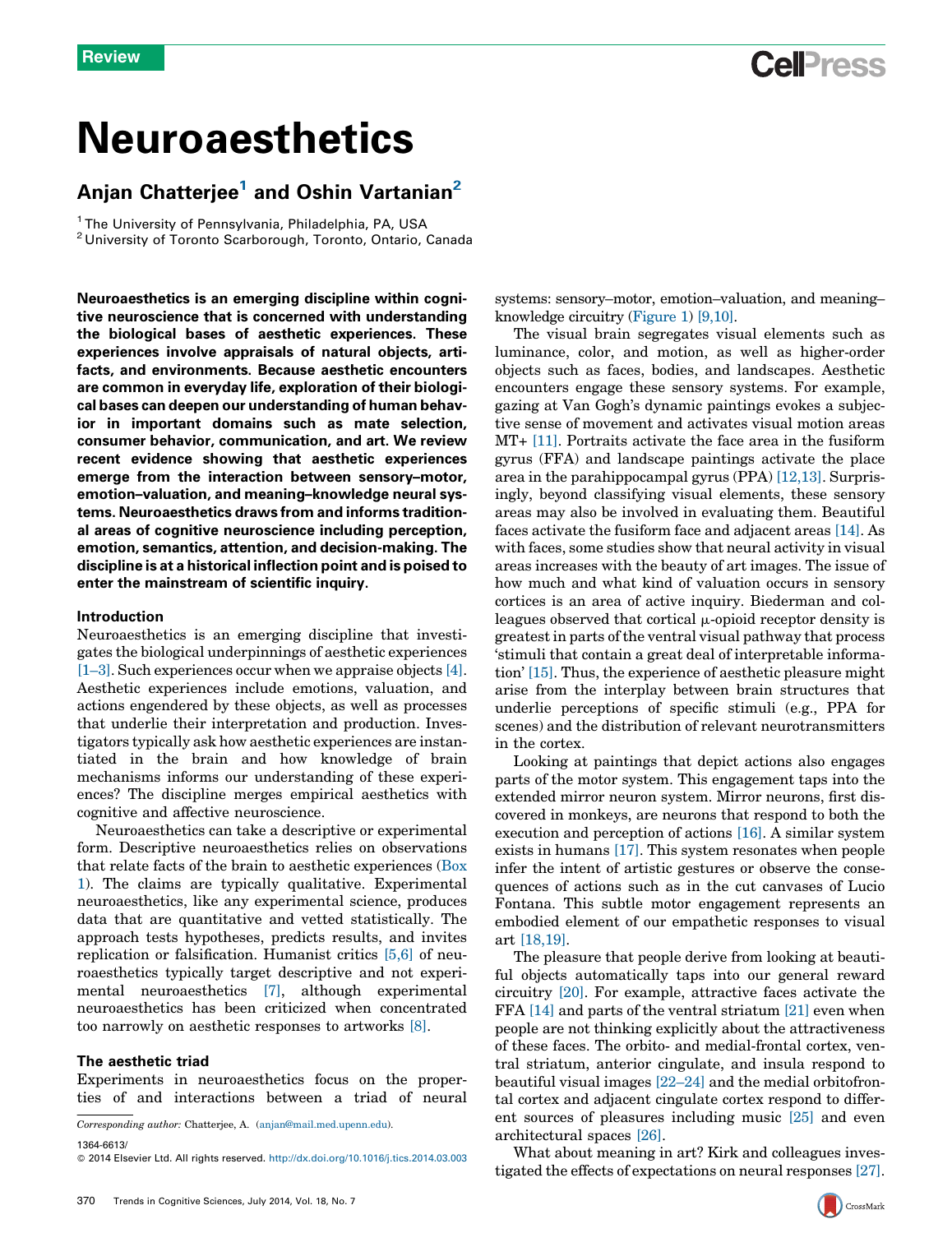#### <span id="page-1-0"></span>Box 1. Descriptive neuroaesthetics

Early neuroaesthetic writings identified parallels between the approach of artists to their visual world and brain processing of visual information. Artists at the turn of the 20th century honed in on different attributes of our visual brain [\[79\].](#page-5-0) For example, fauvists such as Henri Matisse and André Derain focused on color, cubists such as Pablo Picasso, George Braque, and Juan Gris focused on form, and Calder focused on visual motion [\[80\].](#page-5-0)

Artists often depict the nature of mental representations rather than of physical objects [\[81\]](#page-5-0). Their renditions do not adhere strictly to the physical properties of light and shadow and color of objects. For example, they might not depict the form and contours of shadows accurately, despite the fact that they always depict shadows with less luminance than the object casting the shadow. People are insensitive to the contour but not the luminance of shadows because shadow contours are too ephemeral to provide reliable information about real world objects. Our brains never evolved to give significance to the shape of shadows.

Some artists make use of perceptual mechanisms such as the peak shift principle. This principle emerged from Tinbergen's observations of seagull chicks pecking for food from their mothers on a red spot near the tip of their mothers' beaks [\[82\]](#page-5-0). The chicks peck more vigorously to a disembodied long thin stick with three red stripes at the end, that is, to an exaggerated version of the inciting stimulus. Ramachandran suggested that the peak shift principle might explain the power of the exaggerated sexual dimorphic features in bronze sculptures of the 12th-century Chola dynasty in India [\[83\].](#page-5-0) Artists also exploit the way our visual system processes information [\[84\]](#page-5-0) in two interacting streams [\[85\]](#page-5-0). Form and color are processed in one stream and tell us the 'what' of an object. Luminance, motion, and location are processed in another and tell us the 'where' of an object. The shimmering quality of water or the glow of the sun on the horizon seen in some impressionist paintings (e.g., the sun and surrounding clouds in Monet's Impression Sunrise) occurs because the objects are distinguished by color and not luminance. Thus, the object forms are identified but their location is hard to fix, because the 'where' stream is insensitive to boundaries and the objects appear to shimmer [\[86\].](#page-5-0)

People rated abstract 'art-like' images as more attractive if they were labeled as being from a museum rather than as generated by a computer. This preference was accompanied by greater neural activity in the medial orbitofrontal and ventro-medial prefrontal cortex. Thinking an image was a museum piece also produced activity in the entorhinal cortex, suggesting that people's expectations draw on memories that enhance (or probably also diminish) visual pleasure. Similarly, Lacey and colleagues found that the ventral striatum and parts of the orbitofrontal cortex were more responsive to 'art status' than to the actual content of visual images [\[28\].](#page-4-0) In addition, knowing the title of an artwork can facilitate greater engagement with and deepening of aesthetic experiences [\[29,30\]](#page-4-0). Original artworks are valued more than copies [\[31\]](#page-4-0), consistent with our intuitive dislike for forgeries. Huang and colleagues found that people have different neural responses when told that they are looking at an authentic or copied Rembrandt portrait [\[32\]](#page-4-0). Authentic portraits evoked orbitofrontal activity, whereas copies evoked neural responses in the frontopolar cortex and the right precuneus. More generally, knowledge of compositional strategies, stylistic conventions, and practices can bias the attention of viewers to engage with objects aesthetically [\[33\]](#page-4-0). The implication of these kinds of studies is that context and knowledge beyond the sensory qualities of visual images demonstrably affects the neural responses of individuals in aesthetic



Figure 1. The aesthetic triad: neural systems contributing to emergent aesthetic experience. Aesthetic experiences are emergent states, arising from interactions between sensory–motor, emotion–valuation, and meaning–knowledge neural systems. The mechanisms by which these systems influence one another in aesthetic experiences likely mimic their interactions in other non-aesthetic engagements with objects. However, the context in which objects are encountered (e.g., as artworks) and appraisals that focus on objects rather than outcomes [\[40\]](#page-5-0) distinguish aesthetic experiences from other evaluative encounters. This integrated view builds on earlier models that framed aesthetic experiences as the product of sequential and distinct information-processing stages, each of which isolated and analyzed a different component of an object such as an artwork [\[87,88\]](#page-5-0). These distinct components proved useful for laying the foundations of neuroaesthetics by mapping various aspects of information-processing stages onto specific neural structures. For example, we know that early and intermediate processing of visual aesthetics, such as processing of luminance and color and grouping, occurs in relevant parts of the occipital lobes, higher vision in the fusiform gyrus (e.g., face area in the fusiform gyrus) and medial temporal lobe (e.g., place area in the parahippocampal gyrus), and implicit actions in the motor system (e.g., mirror system). These findings confirmed the role of sensory–motor systems in automatic processing of elemental features of aesthetic objects as well as their recognition and engagement through embodied mechanisms. In addition, several regions of the emotion–valuation system of the brain contribute to aesthetic experience, including the orbitofrontal and medial frontal cortex, ventral striatum, anterior cingulate, and insula. The neural systems underlying a wide range of aesthetic emotions (e.g., awe, horror, disgust), as well as the biology of how aesthetic objects can induce moods that persist well past exposure to specific artworks, remain to be elucidated. Finally, the contribution of the meaning–knowledge system to aesthetic experience is evident from studies that manipulate the context under which stimuli are viewed, and is reflected by the modulations of activity within emotional and reward neural circuitry. Importantly, aesthetic experiences do not necessarily weigh all three systems equally. Some aesthetic phenomena can be explained without reference to emotions [\[89\]](#page-5-0) and aesthetic responses to mathematics seem devoid of sensations [\[10\].](#page-4-0) Of the three systems, we know least about the contribution of the meaning– knowledge system to aesthetic experiences, partly because its manifestations are widely distributed throughout the brain and it varies substantially across individuals, cultures, and historic epochs.

experiences and may contribute to individual taste ([Box](#page-2-0) 2). Recent electroencephalography (EEG) evidence suggests that such sensory and contextual integration occurs very rapidly, within 200–300 ms of seeing an artwork [\[34\].](#page-4-0)

# Beyond beauty and simple preference

Expressionist theories of art [\[35,36\]](#page-4-0) emphasize the ability of art to communicate subtle emotions that are difficult to convey with words. Neuroaesthetic investigations of nuanced emotions beyond simple preference are beginning to surface  $[4,24]$ . For example, the 'delicate sadness' evoked by Noh masks engages the right amygdala [\[37\]](#page-5-0). Negative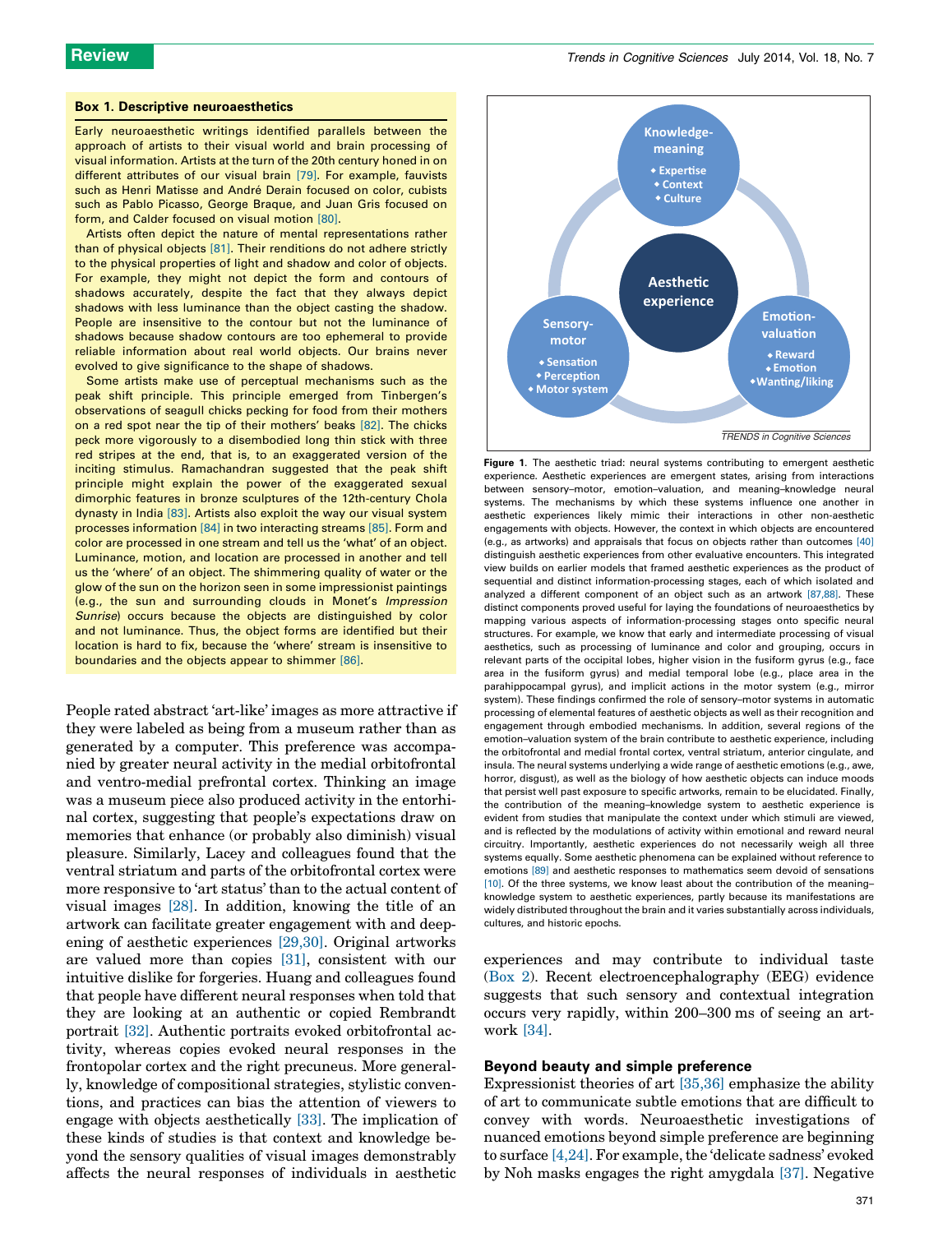#### <span id="page-2-0"></span>Box 2. Individual differences in taste

Most neuroimaging studies highlight neural networks that underlie aesthetic judgments across participants rather than explore individual differences. Studies might address group differences in neural response such as those rendered by gender [\[90\]](#page-5-0) or levels of expertise [\[91\]](#page-5-0). However, a focus on shared responses among viewers leaves unexplored the unique component of individual taste and its corresponding neural correlates. For example, facial attractiveness judgments between two raters correlate in the range 0.3–0.5, accounting for only 9–25% of the variance observed in ratings [\[92\]](#page-5-0). In fact, shared and private tastes contribute approximately equally to the variance in attractiveness ratings, where shared taste comprises all attractiveness standards that enable two judges to agree about the attractiveness of faces, and private taste comprises all attractiveness standards of a single judge that give rise to replicable disagreement with shared taste [\[93\].](#page-5-0) Extending this logic, individual differences in perceived facial attractiveness – measured by comparing participants who on average gave higher versus lower ratings to faces – activated the right middle temporal gyrus (MTG) exclusively [\[94\]](#page-5-0). Interestingly, MTG is not one of the three main cortical regions involved in face perception in humans, namely the FFA, the superior temporal sulcus, and the occipital face area [\[95\]](#page-5-0). Rather, MTG appears to play an important role in integrating information across modalities [\[96\].](#page-5-0) Its activation in relation to individual differences suggests that judgment of facial attractiveness might rely on integration of information from a variety of sources that extend beyond the domain of faces exclusively, including relevant semantic, emotional, social, and cultural factors.

People exhibit greater individual differences in their preferences for abstract art compared to preferences for real-world images [\[97\].](#page-5-0) Individualized profiles of ratings of 'awe' and 'pleasure' in response to paintings correlated with the degree of activation in the pontine reticular formation and the left inferior temporal sulcus, respectively [\[44\].](#page-5-0) Interestingly, as with facial attractiveness [\[94\],](#page-5-0) regions of the brain that respond to individual differences in preference for paintings are dissociated from those activated by aesthetic judgment across individuals. This suggests that shared and private components of aesthetic experience can be parsed at the neural level, although the functional significance of these different neural structures remains to be worked out.

aesthetic emotions engage the lateral orbitofrontal cortex [\[38\]](#page-5-0). Empathetic responses to paintings engage our emotional circuitry of joy or fear or anger, mirroring the emotions expressed in artwork [\[18\]](#page-4-0).

Eighteenth-century theoreticians, such as Kant and the Third Earl of Shaftsbury, proposed that deep aesthetic encounters are characterized by a state of disinterested interest. Such mental states occur when viewers are deeply engaged with an object without accompanying desires to acquire, control, or manipulate it. What might the correlates of disinterested interest be? Berridge and colleagues used rodent models to show that neural systems for pleasure segregate into 'liking' and 'wanting' systems [\[39\]](#page-5-0). Both systems typically work in concert and have overlapping neural circuitry, especially within the ventral striatum. However, the two systems are dissociable; liking is mediated by opiate and cannabinoid systems, and wanting by dopamine neurotransmitter systems. The Berridge distinction resembles that of Ortony et al. [\[40\]](#page-5-0) between object-related and outcome-related emotions. In this sense, aesthetic emotions (e.g., pleasure, repulsion) are triggered by objects, in contrast to emotions triggered by outcomes (e.g., happiness, disappointment) [\[4\].](#page-4-0) The mental state of disinterested interest may reflect activity in the liking system without activity in the wanting system [\[10\]](#page-4-0), with the corresponding experience of pleasurable aesthetic emotions. This hypothesis remains to be tested in humans engaged in aesthetic encounters, but might prove useful in explaining how pleasurable aesthetic responses are a subset of rewarding experiences distinct from desires for objects that drive consumer behavior.

Recently, the default mode network (DMN) has been implicated in special aesthetic states. The DMN was initially characterized as brain activity when individuals are at rest compared to periods when they perform tasks driven by external stimuli [\[41\]](#page-5-0). The DMN may also be active when we 'maximize the utility of moments when we are not otherwise engaged by the external world' [\[42,43\]](#page-5-0). Consistent with this view, the DMN is engaged when subjects explicitly focus on internal thoughts and emotions while viewing paintings [\[44\].](#page-5-0) Specifically, deactivation of regions that constitute the DMN – including the medial prefrontal cortex, posterior cingulate cortex, temporo–parietal junction, lateral temporal cortex, and superior frontal gyrus – was suppressed when subjects viewed paintings rated as most moving. One interpretation of this pattern of activity is that aesthetic experiences involve an internal orientation evoked by an external stimulus [\[45\],](#page-5-0) a mental signature of deeply aesthetic moments. Consistent with the notion that aesthetic experiences include an important internally oriented component, subjects focusing on the feelings that artworks evoke exhibit bilateral activation of the insulae [\[46\]](#page-5-0), regions strongly implicated in regulating our autonomic nervous system and the visceral experience of emotions [\[47\]](#page-5-0).

Using magnetoencephalography (MEG), Cela-Conde and colleagues proposed that aesthetic responses occur at two levels [\[48\].](#page-5-0) MEG assesses neural responses with a temporal fidelity not possible with functional MRI. The authors found that different neural patterns were evoked following an initial exposure to artwork, one within 250 ms and one between 1000 and 1500 ms. The later, but not the earlier, response is tethered to the DMN. This effect can be interpreted using the appraisal theory of emotions [\[49\]](#page-5-0), according to which subjective goals and desires influence emotional reactions to objects and events in the world. The delayed MEG response found by Cela-Conde and colleagues may reflect the effects of cognitive appraisals on emotional experiences with artworks. This theory is directly relevant to aesthetic encounters more generally [\[50\]](#page-5-0) and explains why the same painting can evoke anger in one person, curiosity in another, and amusement in a third.

# The paradoxical facilitation of art

Patient observations are an important source of data in neuroaesthetics [\[51–54\]](#page-5-0) especially with regard to artistic production, processes that are not easily studied using imaging [\(Box](#page-3-0) 3). Paradoxically, neurological disease sometimes improves artistic production.

Frontotemporal dementias (FTD) are a group of degenerative neurological diseases that can profoundly change the personality of affected individuals. Such people often become disinhibited and disorganized, and have problems with language, attention, and the ability to make decisions. A few individuals with FTD develop a propensity to produce art. Their art is typically realistic, obsessive, and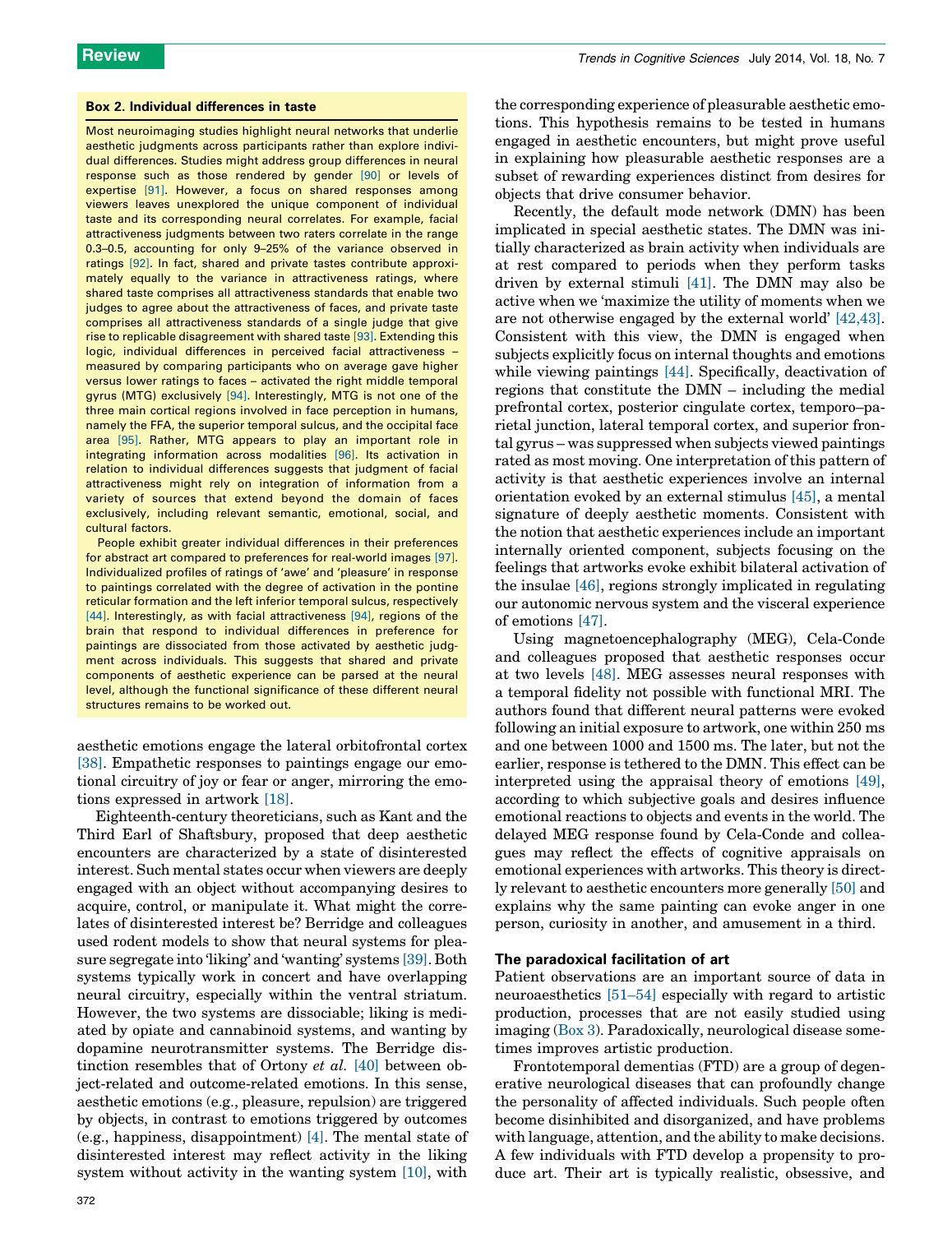## <span id="page-3-0"></span>Box 3. Aesthetics and hemispheric laterality

The popular notion that the right hemisphere is the artistic hemisphere is likely wrong. According to this view, damage to the right hemisphere should profoundly affect artistic production and left hemisphere damage should largely spare such abilities. The Assessment of Art Attributes (AAA) is a tool that quantitatively assesses attributes applicable to visual artwork [\[98\]](#page-5-0). These attributes refer to the form (balance, color saturation, color temperature, depth, complexity, and stroke style) and content (abstractness, animacy, emotionality, realism, representational accuracy, and symbolism) of artwork. The AAA was used to assess changes in the artwork of three patients with lateralized brain damage; Sherwood and Boiyadjiev both had left brain damage, and Corinth had right brain damage [\[99\].](#page-5-0) The assessment showed that brain damage does not result in a prototypic style of painting. Rather, brain damage might produce a prototypic shift in painting style. The artistic styles of Sherwood and Boiyadjiev are very different from each other. For example, Sherwood's paintings started out substantially flatter than those of Boiyadjiev. Yet the paintings of both artists became flatter following their strokes, despite the fact that in terms of flatness, Sherwood's paintings before her stroke were more similar to Boiyadjiev's paintings after his stroke. The paintings of all three artists became more abstract and distorted and less realistic and accurate. They were also rendered with looser strokes, greater flatness, and vibrance. Thus, none of these changes can be ascribed to laterality of brain functions. All the changes observed in Corinth's paintings were also observed in those of Sherwood and Boiadjiev. Both hemispheres participate in artistic production because the art created by these artists changed regardless of which hemisphere was damaged. If anything, damage to the left hemisphere induced more extensive alterations in artistic production, including in the symbolism depicted, than did damage to the right hemisphere.

detailed [\[55\].](#page-5-0) This artistic output is a consequence of acquired obsessive–compulsive traits that are expressed graphically. Other clinical examples, including artistic savants with autism, confirm that obsessive–compulsive traits can predispose individuals to produce art [\[56–59\]](#page-5-0). Obsessive–compulsive traits imply dysfunction of the orbitofrontal and medial temporal cortices and fronto–striatal circuits [\[60\].](#page-5-0) Notably, the posterior occipito–temporal cortices remain intact. Preservation of the posterior cortices ensures that the neural substrates representing faces, places, and objects are preserved and are available as the object of these patients' obsessions.

Right hemisphere damage can produce left spatial neglect and artists with neglect omit the left side of images that they produce. Lovis Corinth, an important German artist, left out details and textures on the left of his portraits after suffering a right hemisphere stroke in 1911. These works were regarded highly by critics [\[61\]](#page-5-0). Loring Hughes was an artist who had difficulty in coordinating the spatial relationship between lines after a right hemisphere stroke. This forced her to abandon her premorbid style of realistic depictions. Instead she relied on her own imagination and emotions for inspiration [\[62\]](#page-5-0). Artists with left brain damage sometimes introduce more vivid colors and change the content of their imagery. The premorbid artistic style of Bulgarian painter Zlatio Boiadjiev was natural and pictorial and he used earth tones. Following his stroke, Boiadjiev's paintings were richer and more colorful, fluid, energetic, and even fantastical [\[63,64\]](#page-5-0). The Californian artist Katherine Sherwood suffered a left hemisphere stroke. Premorbidly, her images were 'highly

cerebral', incorporating esoteric images of cross-dressers, medieval seals, and spy photos. After her stroke, Sherwood described her new style as 'raw' and 'intuitive', and her left hand as 'unburdened', enjoying an ease and grace with the brush that her right hand never had [\[65\]](#page-5-0).

A few artists with Alzheimer's disease continue to paint after the onset oftheir illness [\[66–69\]](#page-5-0). William Utermohlen painted several self-portraits during the course of his illness. These increasingly simplified and distorted portraits became haunting psychological self-expressions. Willem de Kooning is the best-known artist who continued to paint after the onset of Alzheimer's disease. Some experts regard this late period as representing a new and coherent style, with distillation of forms from earlier works into their essence [\[70\].](#page-5-0)

The observation that art can improve after neurological disease demonstrates that the brain does not harbor a single art module. The final artistic output emerges from coordination of different components organized in a flexible ensemble across the brain. Brain damage alters the available components such that art is produced using a different set of components within this ensemble. This neural system is like a hanging mobile. The mobile rests in equilibrium established by its weighted components. If a particular component is removed, the entire configuration might collapse or it might find a new resting state that differs from the original but is nevertheless appealing. Similarly, brain damage might render an artist incapable of working, analogous to collapse of the mobile, or the individual might settle into a new equilibrium in which art emerges in new and interesting configurations.

Noninvasive brain stimulation methods use magnetic pulses or direct electrical currents to produce virtual lesions or enhancements to specific parts of the brain. Such methods can test the hypothesis that flexible neural ensembles underpin aesthetic experiences by examining how changes in neural activity in local areas modulate aesthetic experiences. For example, stimulation of the left dorsolateral prefrontal cortex makes individuals like representational paintings more than they do under sham stimulation conditions [\[71\].](#page-5-0)

#### Limitations

Are there principled limits to neuroscientific contributions to aesthetics? The role of meaning in aesthetic experiences might be such a limit. Current neuroscientific methods are adept at investigating stable and relatively universal properties of the mind (Box 3). We apprehend the general meaning of a scene quickly. In the same way that we easily interpret objects seen through the frame of a window, we easily interpret objects seen in the frame of representational artwork. The ability to quickly grasp the meaning of objects might contribute to why viewers prefer representational over abstract paintings [\[72\]](#page-5-0) (although expertise in the visual arts attenuates this difference [\[73\]](#page-5-0)). Studies that use artwork with ambiguous objects capitalize on the ease with which people recognize objects and show that the neural response to such images is more likely to engage structures involved in imagery [\[74\].](#page-5-0)

Beyond conveying the general semantics of recognizable objects, artworks are often vehicles for culturally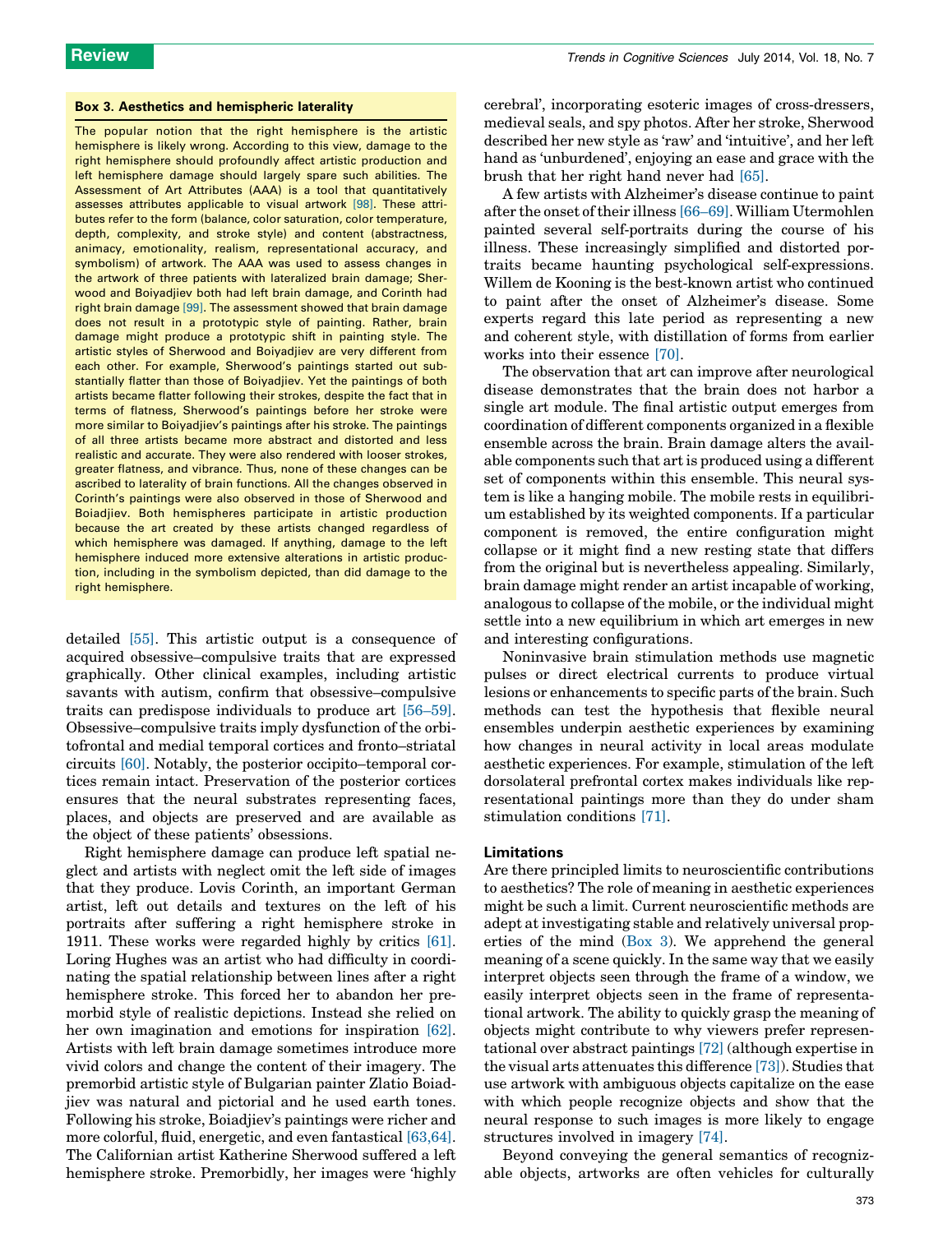## <span id="page-4-0"></span>Box 4. Outstanding questions

- $\bullet\,$  Is the valuation of aesthetic objects computed in sensory cortices?
- What is the relationship between aesthetic judgments and approach–avoidance responses?
- Do different parts of the extended reward circuitry play different roles in aesthetic rewards?
- $\bullet$  How are different aesthetic emotions, including negative ones such as horror and disgust, implemented in the brain and how do these emotions give us pleasure?
- $\bullet$  How do aesthetic objects evoke moods in viewers that persist after an encounter with an artwork?
- What exactly is the role of the DMN in aesthetic experiences?
- What unique contribution, if any, does each hemisphere make to aesthetic perception and production?
- Are there gender differences in aesthetic experiences?
- How does expertise in the visual arts alter neural structures and functional responses to aesthetic objects?
- Do brain regions that compute aesthetic judgments overlap with regions that compute other socially and culturally relevant values such as morality and justice?
- What are the evolutionary underpinnings of the ability of the brain to experience aesthetic pleasure?
- How can art perception and creation be used therapeutically?

contingentideas. The meaning of individual works of artis fluid and subject to different interpretations across people and historical epochs [\[75\].](#page-5-0) Reaction to art, whether joy or disgust or anger, is often a reaction to the ideas being conveyed [\[76\]](#page-5-0). An understanding of the historical context in which a work is produced, the intent of the artist, the potential meanings that it conveys, and the social and cultural conversation in which it is engaged enhances the appreciation of the artwork [\[77\]](#page-5-0). Neuroscience methods do not easily address this level of textured meaning embedded within individual works of art [10].

# Concluding remarks

These are early days in neuroaesthetics [1,2].The contours of the field and its methods and research agenda are evolving. The domain cuts across traditional areas of cognitive neuroscience such as perception, emotion, semantics, attention, and decision-making. Scientists who typically work in these traditional areas could easily add neuroaesthetics to their catalog of concerns. The biggest challenge for neuroaestheticians is to get past the inference of psychological mechanisms based solely on the location of neural activity. Such reverse inferences [\[78\]](#page-5-0) are better framed for the generation of hypotheses rather than confirming them. Technical advances in neuroscience methods will continue to offer new experimental assays to test these hypotheses and engagement with humanists will deepen the very hypotheses under consideration (Box 4). The discipline is at a historical inflection point and is poised to enter the mainstream of scientific inquiry.

#### References

- 1 Skov, M. and Vartanian, O., eds (2009) [Neuroaesthetics](http://refhub.elsevier.com/S1364-6613(14)00075-8/sbref0005), Baywood [Publishing](http://refhub.elsevier.com/S1364-6613(14)00075-8/sbref0005) Company
- 2 Chatterjee, A. (2011) [Neuroaesthetics:](http://refhub.elsevier.com/S1364-6613(14)00075-8/sbref0010) a coming of age story. J. Cogn. [Neurosci.](http://refhub.elsevier.com/S1364-6613(14)00075-8/sbref0010) 23, 53–62
- 3 Nadal, M. and Pearce, M.T. (2011) The Copenhagen [Neuroaesthetics](http://refhub.elsevier.com/S1364-6613(14)00075-8/sbref0015) [Conference:](http://refhub.elsevier.com/S1364-6613(14)00075-8/sbref0015) prospects and pitfalls for an emerging field. Brain Cogn. 76, [172–183](http://refhub.elsevier.com/S1364-6613(14)00075-8/sbref0015)
- 4 Brown, S. et al. (2011) [Naturalizing](http://refhub.elsevier.com/S1364-6613(14)00075-8/sbref0020) aesthetics: brain areas for aesthetic appraisal across sensory modalities. [Neuroimage](http://refhub.elsevier.com/S1364-6613(14)00075-8/sbref0020) 58, 250–258
- 5 Croft, J. (2011) The challenges of [interdisciplinary](http://refhub.elsevier.com/S1364-6613(14)00075-8/sbref0025) epistemology in [neuroaesthetics.](http://refhub.elsevier.com/S1364-6613(14)00075-8/sbref0025) Mind Brain Educ. 5, 5–11
- 6 Tallis, R. (2008) The limitations of a [neurological](http://refhub.elsevier.com/S1364-6613(14)00075-8/sbref0030) approach to art. [Lancet](http://refhub.elsevier.com/S1364-6613(14)00075-8/sbref0030) 372, 19–20
- 7 [Chatterjee,](http://refhub.elsevier.com/S1364-6613(14)00075-8/sbref0035) A. (2011) Where there be dragons: finding the edges of [neuroaesthetics.](http://refhub.elsevier.com/S1364-6613(14)00075-8/sbref0035) Am. Soc. Neuroaesth. Newsl. 31, 4–6
- 8 Brown, S. and [Dissanayake,](http://refhub.elsevier.com/S1364-6613(14)00075-8/sbref0040) E. (2009) The arts are more than aesthetics: [neuroaesthetics](http://refhub.elsevier.com/S1364-6613(14)00075-8/sbref0040) as narrow aesthetics. In Neuroaesthetics (Skov, M. and [Vartanian,](http://refhub.elsevier.com/S1364-6613(14)00075-8/sbref0040) O., eds), pp. 43–57, Baywood Publishing [Company](http://refhub.elsevier.com/S1364-6613(14)00075-8/sbref0040)
- 9 [Shimamura,](http://refhub.elsevier.com/S1364-6613(14)00075-8/sbref0045) A.P. (2012) Towards a science of aesthetics. In Aesthetic Science: Connecting Minds, Brains and Experience [\(Shimamura,](http://refhub.elsevier.com/S1364-6613(14)00075-8/sbref0045) A.P. and Palmer, S.E., eds), pp. 3–28, Oxford [University](http://refhub.elsevier.com/S1364-6613(14)00075-8/sbref0045) Press
- 10 [Chatterjee,](http://refhub.elsevier.com/S1364-6613(14)00075-8/sbref0050) A. (2014) The Aesthetic Brain: How We Evolved to Desire Beauty and Enjoy Art, Oxford [University](http://refhub.elsevier.com/S1364-6613(14)00075-8/sbref0050) Press
- 11 Thakral, P.P. et al. (2012) A neural [mechanism](http://refhub.elsevier.com/S1364-6613(14)00075-8/sbref0055) for aesthetic experience. [Neuroreport](http://refhub.elsevier.com/S1364-6613(14)00075-8/sbref0055) 23, 310–313
- 12 [Kawabata,](http://refhub.elsevier.com/S1364-6613(14)00075-8/sbref0060) H. and Zeki, S. (2004) Neural correlates of beauty. J. [Neurophysiol.](http://refhub.elsevier.com/S1364-6613(14)00075-8/sbref0060) 91, 1699–1705
- 13 Yue, X. et al. (2007) The neural basis of scene [preferences.](http://refhub.elsevier.com/S1364-6613(14)00075-8/sbref0065) Neuroreport 18, [525–529](http://refhub.elsevier.com/S1364-6613(14)00075-8/sbref0065)
- 14 Chatterjee, A. et al. (2009) The neural response to facial [attractiveness.](http://refhub.elsevier.com/S1364-6613(14)00075-8/sbref0070) [Neuropsychology](http://refhub.elsevier.com/S1364-6613(14)00075-8/sbref0070) 23, 135–143
- 15 [Biederman,](http://refhub.elsevier.com/S1364-6613(14)00075-8/sbref0075) I. and Vessel, E.A. (2006) Perceptual pleasure and the brain. Am. Sci. 94, [247–253](http://refhub.elsevier.com/S1364-6613(14)00075-8/sbref0075)
- 16 Gallese, V. et al. (1996) Action [recognition](http://refhub.elsevier.com/S1364-6613(14)00075-8/sbref0080) in the premotor cortex. Brain 119, [593–609](http://refhub.elsevier.com/S1364-6613(14)00075-8/sbref0080)
- 17 Cattaneo, L. and [Rizzolatti,](http://refhub.elsevier.com/S1364-6613(14)00075-8/sbref0085) G. (2009) The mirror neuron system. Arch. Neurol. 66, [557–560](http://refhub.elsevier.com/S1364-6613(14)00075-8/sbref0085)
- 18 [Freedberg,](http://refhub.elsevier.com/S1364-6613(14)00075-8/sbref0090) D. and Gallese, V. (2007) Motion, emotion and empathy in esthetic [experience.](http://refhub.elsevier.com/S1364-6613(14)00075-8/sbref0090) Trends Cogn. Sci. 11, 197–203
- 19 Umilta, M.A. et al. (2012) Abstract art and cortical motor [activation:](http://refhub.elsevier.com/S1364-6613(14)00075-8/sbref0095) an EEG study. Front. Hum. [Neurosci.](http://refhub.elsevier.com/S1364-6613(14)00075-8/sbref0095) 6, 311
- 20 Kühn, S. and Gallinat, J. (2012) The neural correlates of [subjective](http://refhub.elsevier.com/S1364-6613(14)00075-8/sbref0100) [pleasantness.](http://refhub.elsevier.com/S1364-6613(14)00075-8/sbref0100) Neuroimage 61, 289–294
- 21 Kim, H. et al. (2007) Temporal isolation of neural processes [underlying](http://refhub.elsevier.com/S1364-6613(14)00075-8/sbref0105) face [preference](http://refhub.elsevier.com/S1364-6613(14)00075-8/sbref0105) decisions. Proc. Natl. Acad. Sci. U.S.A. 104, 18253– [18258](http://refhub.elsevier.com/S1364-6613(14)00075-8/sbref0105)
- 22 Vartanian, O. and Goel, V. (2004) [Neuroanatomical](http://refhub.elsevier.com/S1364-6613(14)00075-8/sbref0110) correlates of aesthetic preference for paintings. [Neuroreport](http://refhub.elsevier.com/S1364-6613(14)00075-8/sbref0110) 15, 893–897
- 23 Jacobsen, T. et al. (2005) Brain correlates of aesthetic [judgments](http://refhub.elsevier.com/S1364-6613(14)00075-8/sbref0115) of beauty. [Neuroimage](http://refhub.elsevier.com/S1364-6613(14)00075-8/sbref0115) 29, 276–285
- 24 Jacobs, R.H.A.H. et al. (2012) Neural correlates of visual [aesthetics](http://refhub.elsevier.com/S1364-6613(14)00075-8/sbref0120) beauty as the [coalescence](http://refhub.elsevier.com/S1364-6613(14)00075-8/sbref0120) of stimulus and internal state. PLoS ONE 7, [e31248](http://refhub.elsevier.com/S1364-6613(14)00075-8/sbref0120)
- 25 Ishizu, T. and Zeki, S. (2011) Toward a [brain-based](http://refhub.elsevier.com/S1364-6613(14)00075-8/sbref0125) theory of beauty. PLoS ONE 6, [e21852](http://refhub.elsevier.com/S1364-6613(14)00075-8/sbref0125)
- 26 [Vartanian,](http://refhub.elsevier.com/S1364-6613(14)00075-8/sbref0130) O. et al. (2013) Impact of contour on aesthetic judgments and [approach–avoidance](http://refhub.elsevier.com/S1364-6613(14)00075-8/sbref0130) decisions in architecture. Proc. Natl. Acad. Sci. U.S.A. 110, [10446–10453](http://refhub.elsevier.com/S1364-6613(14)00075-8/sbref0130)
- 27 Kirk, U. et al. (2009) [Modulation](http://refhub.elsevier.com/S1364-6613(14)00075-8/sbref0135) of aesthetic value by semantic context: an fMRI study. [Neuroimage](http://refhub.elsevier.com/S1364-6613(14)00075-8/sbref0135) 44, 1125–1132
- 28 Lacey, S. et al. (2011) Art for [reward's](http://refhub.elsevier.com/S1364-6613(14)00075-8/sbref0140) sake: visual art recruits the ventral striatum. [Neuroimage](http://refhub.elsevier.com/S1364-6613(14)00075-8/sbref0140) 55, 420–433
- 29 Leder, H. et al. (2006) Entitling art: influence of title [information](http://refhub.elsevier.com/S1364-6613(14)00075-8/sbref0145) on [understanding](http://refhub.elsevier.com/S1364-6613(14)00075-8/sbref0145) and appreciation of paintings. Acta Psychol. (Amst.) 121, [176–198](http://refhub.elsevier.com/S1364-6613(14)00075-8/sbref0145)
- 30 Millis, K. (2001) Making meaning brings [pleasure:](http://refhub.elsevier.com/S1364-6613(14)00075-8/sbref0150) the influence of titles on aesthetic [experiences.](http://refhub.elsevier.com/S1364-6613(14)00075-8/sbref0150) Emotion 1, 320–329
- 31 Newman, G.E. and Bloom, P. (2012) Art and [authenticity:](http://refhub.elsevier.com/S1364-6613(14)00075-8/sbref0155) the [importance](http://refhub.elsevier.com/S1364-6613(14)00075-8/sbref0155) of originals in judgments of value. J. Exp. Psychol. Gen. 141, [558–569](http://refhub.elsevier.com/S1364-6613(14)00075-8/sbref0155)
- 32 Huang, M. et al. (2011) [Human](http://refhub.elsevier.com/S1364-6613(14)00075-8/sbref0160) cortical activity evoked by the assignment of [authenticity](http://refhub.elsevier.com/S1364-6613(14)00075-8/sbref0160) when viewing works of art. Front. Hum. [Neurosci.](http://refhub.elsevier.com/S1364-6613(14)00075-8/sbref0160) 5, 134
- 33 Seeley, W.P. (2013) Art, meaning, and [perception:](http://refhub.elsevier.com/S1364-6613(14)00075-8/sbref0165) a question of methods for a cognitive [neuroscience](http://refhub.elsevier.com/S1364-6613(14)00075-8/sbref0165) of art. Br. J. Aesth. 53, 443–460
- 34 Noguchi, Y. and Murota, M. (2013) [Temporal](http://refhub.elsevier.com/S1364-6613(14)00075-8/sbref0170) dynamics of neural activity in an integration of visual and contextual [information](http://refhub.elsevier.com/S1364-6613(14)00075-8/sbref0170) in an esthetic preference task. [Neuropsychologia](http://refhub.elsevier.com/S1364-6613(14)00075-8/sbref0170) 51, 1077–1084
- 35 [Tolstoy,](http://refhub.elsevier.com/S1364-6613(14)00075-8/sbref0175) L. (1899) What is Art, Crowell & Co